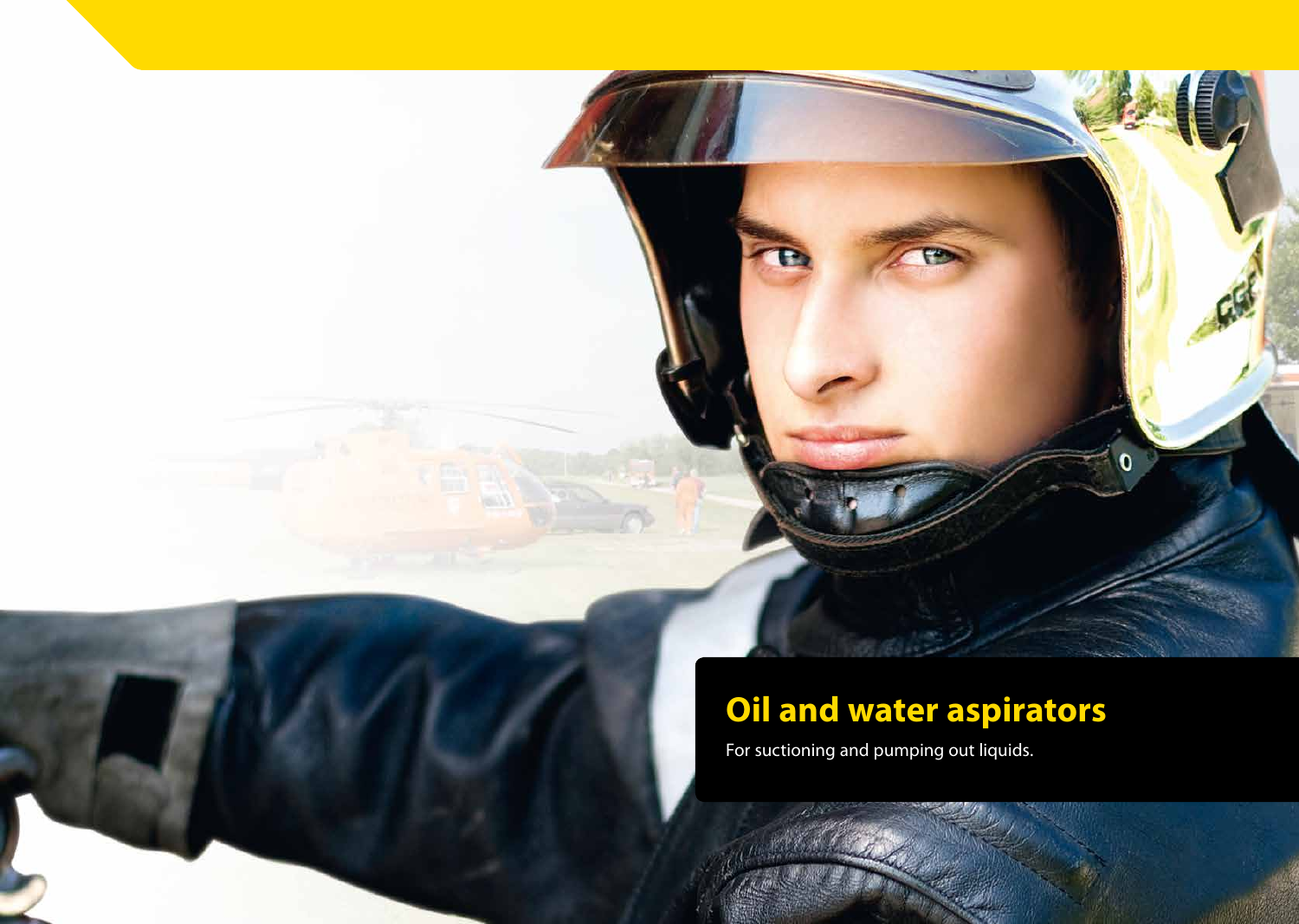



**The compact solution for fire services.**

### **Mini permanent aspirator MPA 2.0 MWF**

The powerful Mini-Permanent-Aspirator 2.0 WMF was developed specifically for fire services and is perfect for vacuuming up and pumping off fluids. The compact, modern design facilitates space-saving transport in an emergency vehicle. The connection for a fire-service hose guarantees fast, simple pumping-off of fluids up to 11 m. As a dangerous goods specialist with many years of practical experience, Vetter knows exactly which demands are placed on a fire-service vacuum cleaner. That is why the MPA 2.0 MWF container is manufactured from rugged, fibreglass-reinforced plastics which excel with their excellent resistance to chemicals. The device has a separately selectable pump with an integrated, automatic switchoff mechanism at the maximum filling level. The practical, 6-metre suction hose facilitates a large coverage range and the ingenious MPA 2.0 MWF chassis promises ergonomic work along with good handling.

- After floods and storms
- After pipe bursts and fires
- **For fire services, technical relief** organisations, etc.

- ◆ Very high chemical resistance of the GRP as compared with other container materials
- **Example 2** Ergonomic carrying: Chassis-frame thrust bar is height-matched to the carrying handle on the engine head
- ◆ Compact, modern design
- Integrated switch-off mechanism
- **Exercise** Chassis-frame design eases transport
- **► Can be compactly accommodated in** fire service or rescue vehicle
- **Easily removed engine head makes filter** replacement and container cleaning easier

- Verifiably tested (inspection seal)
- **>** Fire rating I
- Protection class IPX4
- ◆ Compliant with the latest EU directives and standards
- **Latest state of the art**

- **For vacuuming up and pumping off fluids**
- **Very high chemical resistance**

- **Also suitable for dry suction mode**
- **Modern design**

IP 68 grounding-contact plug Integrated PRCD circuit breaker





Connection for fire-service hose



Sufficient chassis clearance

### **Fire-service compliant**



### **Versatile**

#### **In operation ...**

### **Good reasons:**

#### **Guaranteed quality:**



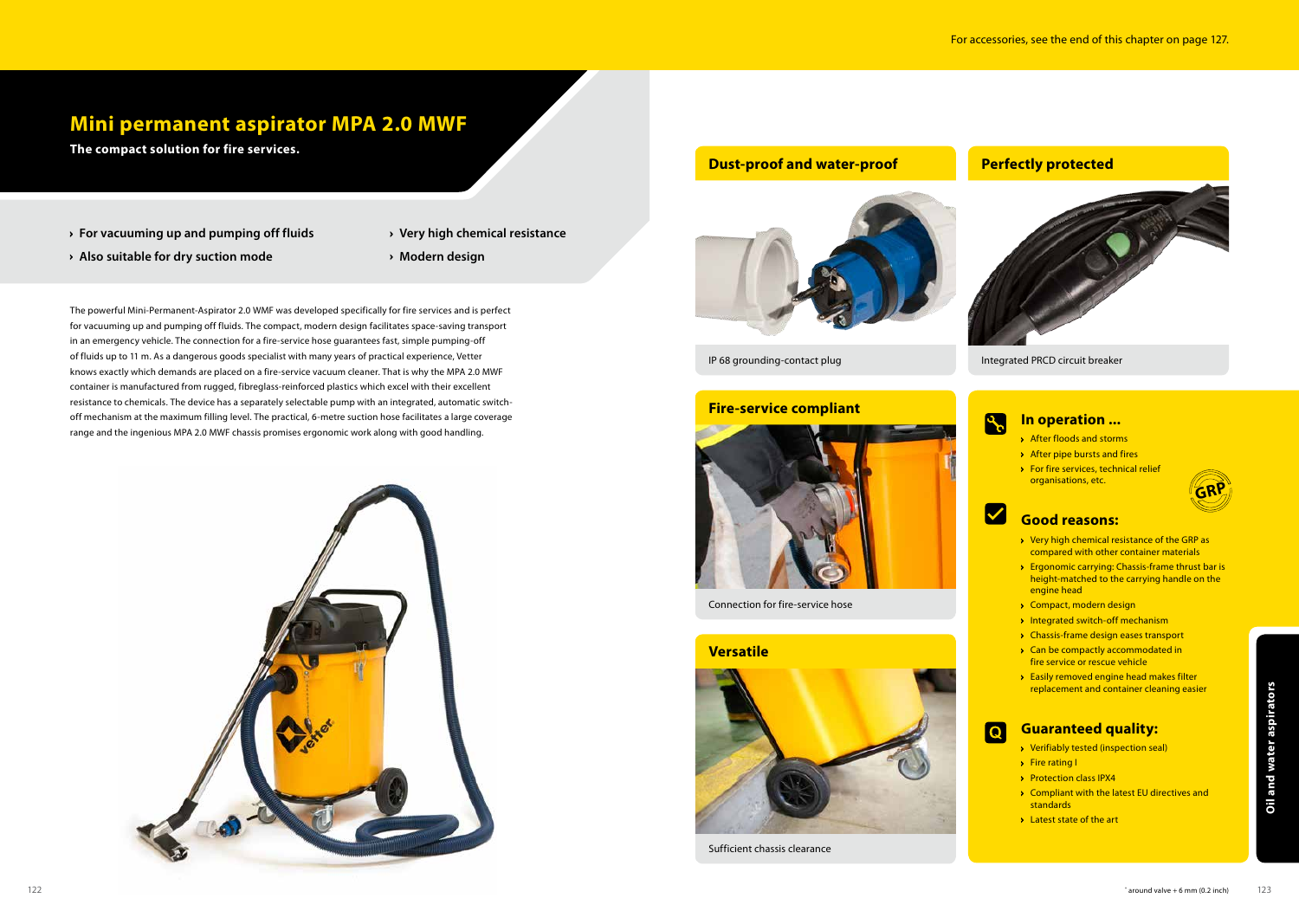## **Technical data\***

| <b>MPA 2.0 MWF</b>                           | 2220003200            |
|----------------------------------------------|-----------------------|
| <b>Mains voltage</b>                         | 230 V                 |
| <b>Frequency</b>                             | $1 \sim 50$ Hz        |
| Max. performance                             | 2350W                 |
| Power (tot.)                                 | 2000W                 |
| <b>Rated power</b>                           | 1200W                 |
| Capacity of the disposal pump                | 800W                  |
| <b>Container capacity</b>                    | 601                   |
| <b>Filling quantity (liquid)</b>             | 47                    |
| Air volume (max.)                            | 56 l/s                |
| Output pump (max.)                           | 330 l/min             |
| <b>Negative pressure (max.)</b>              | 23.5 (235) kPa (mbar) |
| <b>Type of protection</b>                    | IPX4                  |
| <b>Protective class</b>                      | T                     |
| <b>Suction hose connection (C-DN/C-ID)</b>   | 40 mm                 |
| <b>Connector fire hose</b>                   | Storz C               |
| Length x width x height                      | 520 x 430 x 840 mm    |
| Typical operating weight (without accessory) | 28 kg                 |
| Max. ambient temperature                     | $+40^{\circ}$ C       |



- Compared to other types of plastic, GFRP has very good resistance to chemicals
- > Sturdy design
- Transparent container (makes liquid level visible)
- Container can easily be replaced



Output height H m (WS)



Rapid response to flooding or burst pipes.\*

#### **In operation ...**

- **Floods and storms**
- Accidents, pipe bursts and fires
- $\rightarrow$  To suction foaming liquids
- ◆ To suction binding agents, e.g. after traffic accidents



- For vacuuming and pumping of liquids
- Pump can be switched on separately, allows controlled pumping
- Capacity of 100 l (3.5 cu. ft.)
- > Trolley for round containers

#### **Good reasons:**

- **Guaranteed quality:** ◆ Verifiably tested (inspection seal)
- Aspirator-protection class IP 44 (splash-proof)
- ◆ Tested according to VDE 0700-0701
- ◆ Grounding-contact plug 2-pin IP 68 (water pressure-tight)

**Note:** Oil and water aspirators are not suitable for suctioning explosive and highly flammable liquids or dust and vapours posing a risk to health.

**Permanent aspirator (PA) 2210001303** 



**The specialist for vacuuming and pumping of liquids (up to 11 m):**

#### **Oil water debris aspirator (OWDA) 2200000804**



#### **The specialist for debris and granulated material:**

- For suctioning liquids, debris and granular solids
- Capacity of 100 l (3.5 cu. ft.)
- Lid also fits 200 l (7 cu. ft.) standard rolling hoop drums
- Hazardous liquids can be suctioned directly into drums, securely sealed and transported

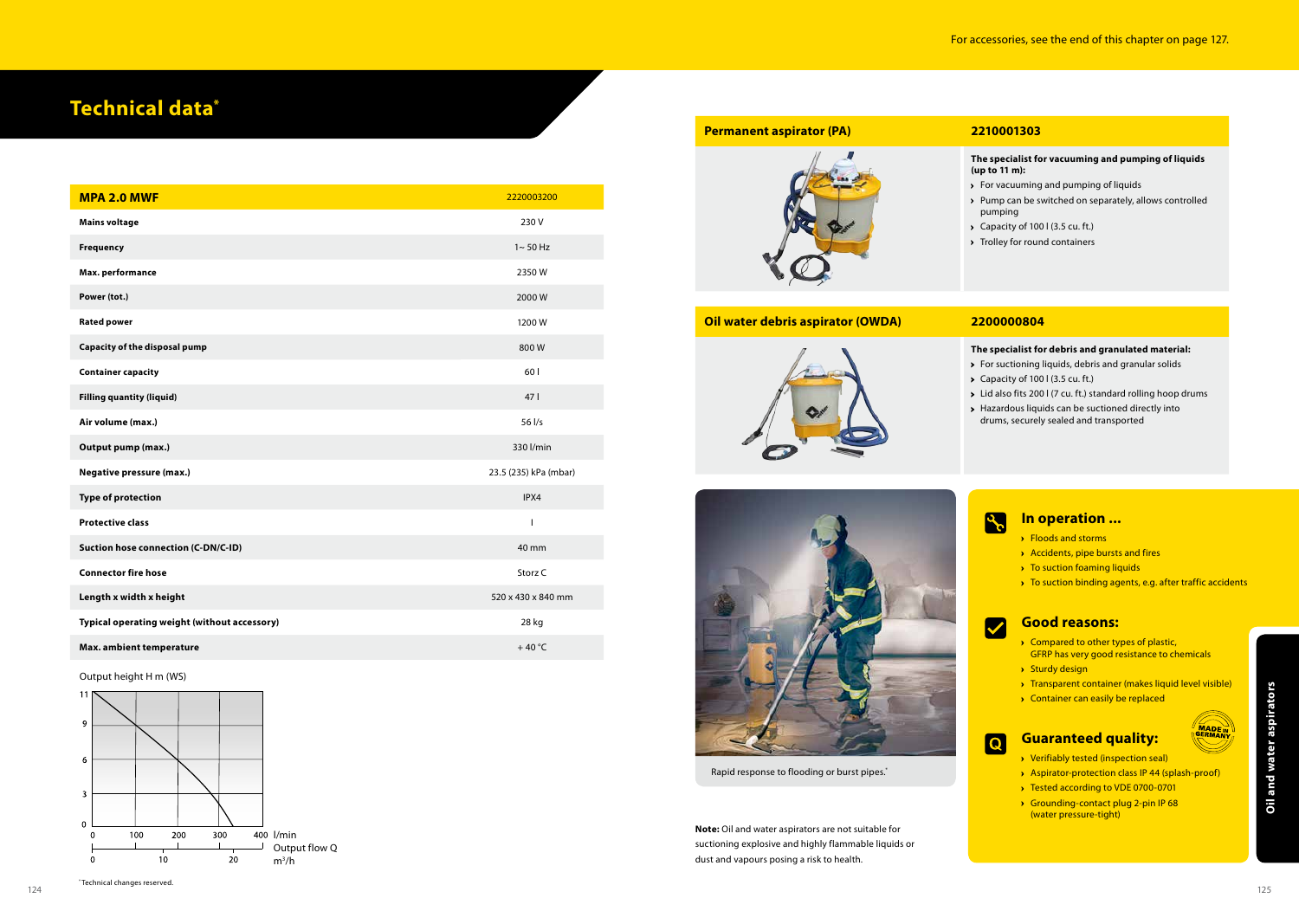## **Technical data\***

#### Neight (set accessories), approx.<br>
Weight (set accessories), approx.<br>
126 <sup>-</sup> Technical characteristics:<br>
126 - Technical characteristics:<br>
127 - Technical characteristics:<br>
127 - Technical characteristics:<br>
127 - Technica **Oil water debris aspirator (OWDA)** *2200000804* **Permanent aspirator (PA)** *2210001303* **Suction power air** litres/ min. *cu. ft./ min.* 3,030 *107* 3,030 *107* **Suction power water** litres/ min. *cu. ft./ min.* 160 *5.7* 160 *5.7* **Negative pressure** mm WC *psi* 2,392 *3.5* 2,392 *3.5* **Flow rate of pump** litres/ min.<br> *cu. ft./min. cu. ft./ min.* -- <sup>260</sup> *9.2* **Pumping height** <sup>m</sup> **m** 11<br>*ft.* 18 *18* **Current consumption of motor head** amps 4.6 4.6 **Current consumption of pump** amps amps amps and the settlement of the settlement of pump and the settlement of  $\frac{3.4}{3.4}$ **Power consumption of motor head** watt 1,000 1,000 1,000 1,000 1,000 1,000 1,000 1,000 1,000 1,000 1,000 1,000 1,000 1,000 1,000 1,000 1,000 1,000 1,000 1,000 1,000 1,000 1,000 1,000 1,000 1,000 1,000 1,000 1,000 1,000 1,000 1,000 1,000 1,0 **Power consumption of pump** watt the set of pump watt the set of pump of pump  $\sim$  800  $\sim$ **Voltage of motor head\* V**/Hz 240/50/60 240/50/60 240/50/60 **Voltage of pump<sup>\*</sup>**  $V/Hz$  -- 240/50 **Capacity of container** litres *cu. ft.* 100 *3.53* 100 *3.53* **Dimensions of aspirator standard equipment (L x W x H)** cm *inch* 86 xØ 62 *34 xØ 25* 86 xØ 62 *34 xØ 25* **Weight (set standard equipment), approx.** kg *lbs* 30 *66* 35 *77* **Weight (set accessories), approx.** kg *lbs* 6.3 *13.9* 5.7 *12.6*

## **Accessories – Oil and water aspirators**



**Safety switch PRCD-S** 2230025400